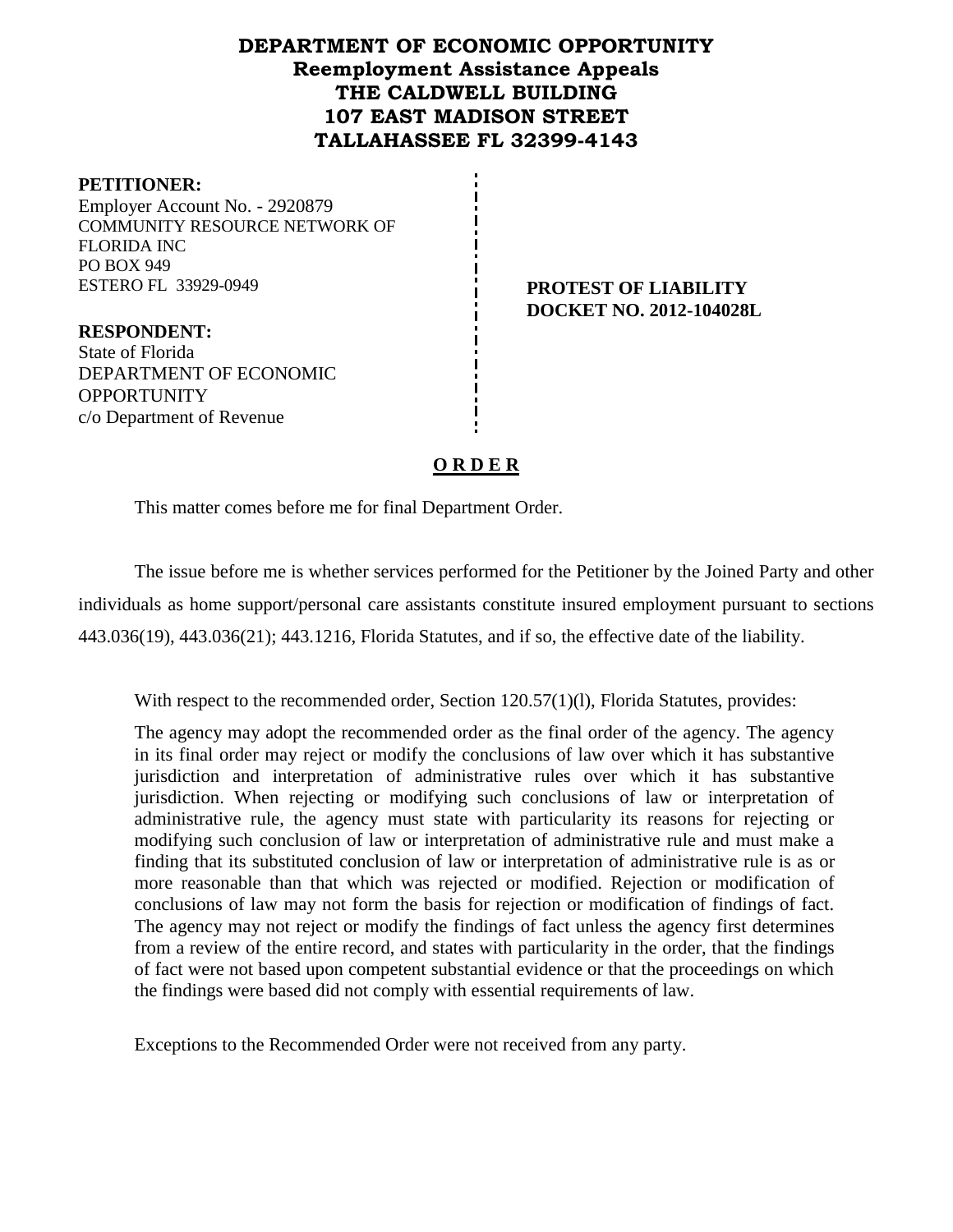Upon review of the record, it was determined that the Special Deputy's Recommendation, the third full paragraph on the fifth page of the Recommended Order, requires clarification. The record reflects that the Special Deputy concluded that the Petitioner voluntarily elected to report and pay reemployment assistance tax on the wages of personal care assistants prior to April 15, 2011, and that the Joined Party and other personal care assistants did not perform services in insured work after April 15, 2011. Accordingly, the Special Deputy's Recommendation is amended as follows:

**Recommendation:** It is recommended that the determination dated August 16, 2012, be MODIFIED to reflect that the Petitioner voluntarily elected to report and pay reemployment assistance tax on the wages of personal care assistants prior to April 15, 2011. It is also recommended that the determination be MODIFIED to reflect that the services performed for the Petitioner by the Joined Party and other individuals as personal care assistants do not constitute insured work effective April 15, 2011. Accordingly, it is recommended that the portion of the determination holding the Petitioner liable for reemployment assistance tax on the wages of personal care assistants prior to April 15, 2011, is AFFIRMED. It is further recommended that the portion of the determination holding that the Joined Party and other personal care assistants performed services as employees effective April 15, 2011, be REVERSED.

Having considered the Special Deputy's Recommended Order and the record of the case and in the absence of any exceptions to the Recommended Order, I adopt the Findings of Fact and Conclusions of Law as amended herein. A copy of the Recommended Order is attached and incorporated in this Final Order.

In consideration thereof, it is ORDERED that the determination dated August 16, 2012, is MODIFIED to reflect that the Petitioner voluntarily elected to report and pay reemployment assistance tax on the wages of personal care assistants prior to April 15, 2011. It is also ORDERED that the determination is MODIFIED to reflect that the services performed for the Petitioner by the Joined Party and other individuals as personal care assistants do not constitute insured work effective April 15, 2011. Accordingly, it is ORDERED that the portion of the determination holding the Petitioner liable for reemployment assistance tax on the wages of personal care assistants prior to April 15, 2011, is AFFIRMED. It is further ORDERED that the portion of the determination holding that the Joined Party and other personal care assistants performed services as employees effective April 15, 2011, is REVERSED.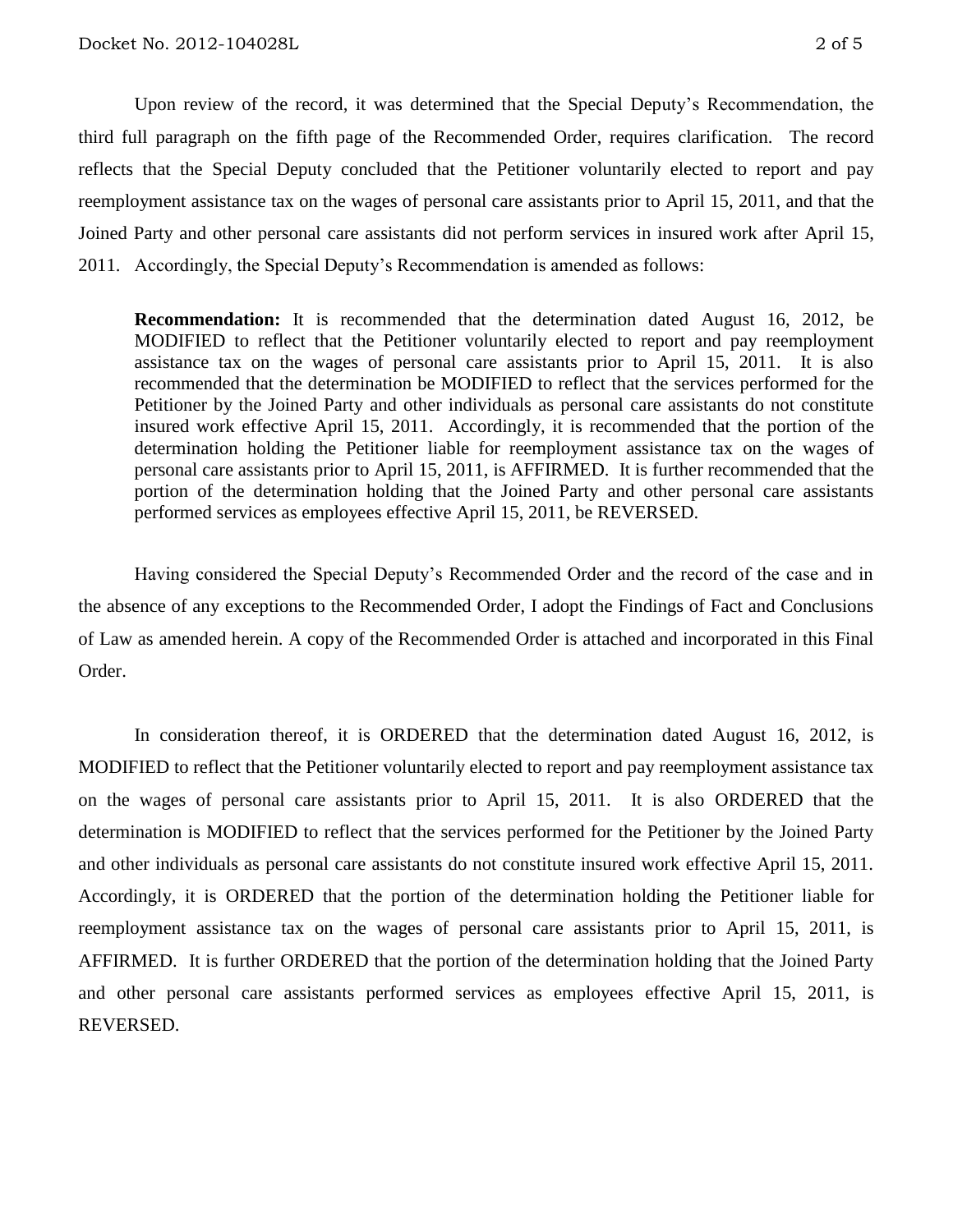#### **JUDICIAL REVIEW**

Any request for judicial review must be initiated within 30 days of the date the Order was filed. Judicial review is commenced by filing one copy of a *Notice of Appeal* with the DEPARTMENT OF ECONOMIC OPPORTUNITY at the address shown at the top of this Order and a second copy, with filing fees prescribed by law, with the appropriate District Court of Appeal. It is the responsibility of the party appealing to the Court to prepare a transcript of the record. If no court reporter was at the hearing, the transcript must be prepared from a copy of the Special Deputy's hearing recording, which may be requested from the Office of Appeals.

Cualquier solicitud para revisión judicial debe ser iniciada dentro de los 30 días a partir de la fecha en que la Orden fue registrada. La revisión judicial se comienza al registrar una copia de un *Aviso de Apelación* con la Agencia para la Innovación de la Fuerza Laboral [*DEPARTMENT OF ECONOMIC OPPORTUNITY]* en la dirección que aparece en la parte superior de este *Orden* y una segunda copia, con los honorarios de registro prescritos por la ley, con el Tribunal Distrital de Apelaciones pertinente. Es la responsabilidad de la parte apelando al tribunal la de preparar una transcripción del registro. Si en la audiencia no se encontraba ningún estenógrafo registrado en los tribunales, la transcripción debe ser preparada de una copia de la grabación de la audiencia del Delegado Especial [*Special Deputy*], la cual puede ser solicitada de la Oficina de Apelaciones.

Nenpòt demann pou yon revizyon jiridik fèt pou l kòmanse lan yon peryòd 30 jou apati de dat ke Lòd la te depoze a. Revizyon jiridik la kòmanse avèk depo yon kopi yon *Avi Dapèl* ki voye bay DEPARTMENT OF ECONOMIC OPPORTUNITY lan nan adrès ki parèt pi wo a, lan tèt *Lòd* sa a e yon dezyèm kopi, avèk frè depo ki preskri pa lalwa, bay Kou Dapèl Distrik apwopriye a. Se responsabilite pati k ap prezante apèl la bay Tribinal la pou l prepare yon kopi dosye a. Si pa te gen yon stenograf lan seyans lan, kopi a fèt pou l prepare apati de kopi anrejistreman seyans lan ke Adjwen Spesyal la te fè a, e ke w ka mande Biwo Dapèl la voye pou ou.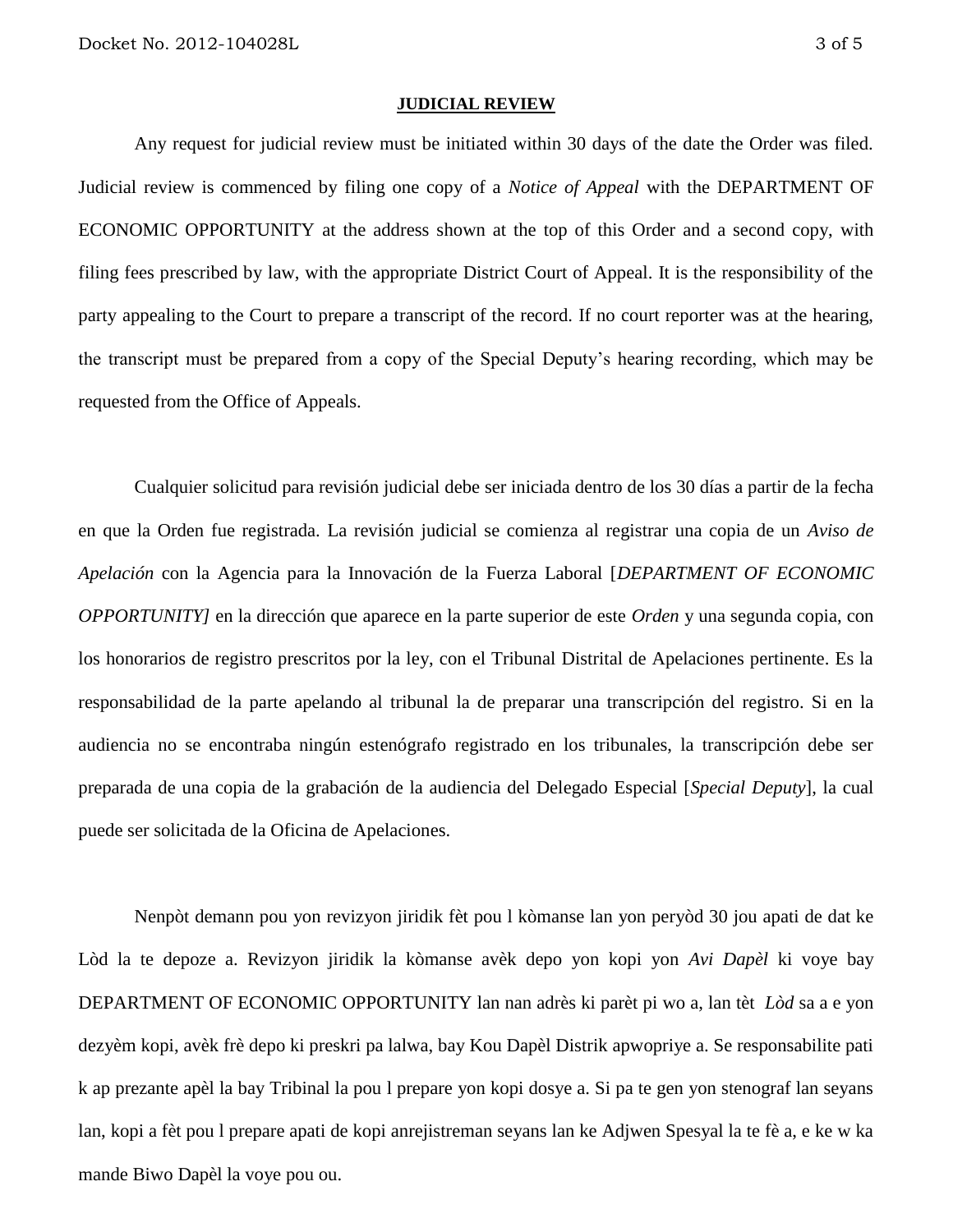DONE and ORDERED at Tallahassee, Florida, this \_\_\_\_\_\_\_ day of **April, 2013**.



Altemese Smith, Bureau Chief, Reemployment Assistance Services DEPARTMENT OF ECONOMIC OPPORTUNITY

FILED ON THIS DATE PURSUANT TO § 120.52, FLORIDA STATUTES, WITH THE DESIGNATED DEPARTMENT CLERK, RECEIPT OF WHICH IS HEREBY ACKNOWLEDGED.

 $\overline{\phantom{a}}$  ,  $\overline{\phantom{a}}$  ,  $\overline{\phantom{a}}$  ,  $\overline{\phantom{a}}$  ,  $\overline{\phantom{a}}$  ,  $\overline{\phantom{a}}$  ,  $\overline{\phantom{a}}$  ,  $\overline{\phantom{a}}$  ,  $\overline{\phantom{a}}$  ,  $\overline{\phantom{a}}$  ,  $\overline{\phantom{a}}$  ,  $\overline{\phantom{a}}$  ,  $\overline{\phantom{a}}$  ,  $\overline{\phantom{a}}$  ,  $\overline{\phantom{a}}$  ,  $\overline{\phantom{a}}$ DEPUTY CLERK DATE

#### **CERTIFICATE OF SERVICE**

**I HEREBY CERTIFY that true and correct copies of the foregoing Final Order have been furnished to the persons listed below in the manner described, on the \_\_\_\_\_\_\_ day of April, 2013**.

 $ShmumE, F$ 

SHANEDRA Y. BARNES, Special Deputy Clerk DEPARTMENT OF ECONOMIC **OPPORTUNITY** Reemployment Assistance Appeals 107 EAST MADISON STREET TALLAHASSEE FL 32399-4143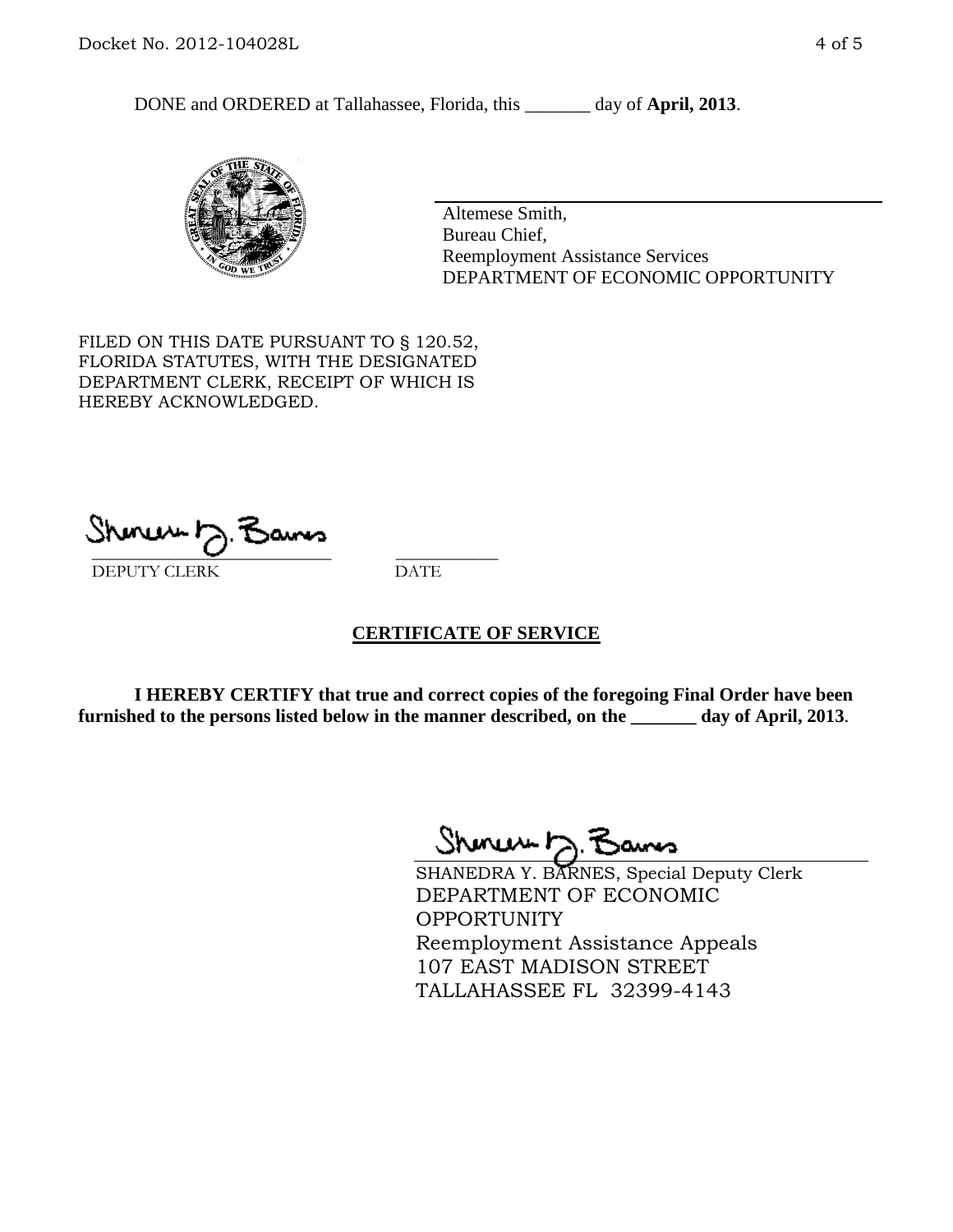By U.S. Mail:

COMMUNITY RESOURCE NETWORK OF FLORIDA INC PO BOX 949 ESTERO FL 33929-0949

ROSEMARY JACKSON 2929 MARKET STREET FT MYERS FL 33916

COMMUNITY RESOURCE NETWORK OF FLA ATTN: COLE CARUSOEXEC DIRECTOR P O BOX 368 ESTERO FL 33929-0949

DEPARTMENT OF REVENUE ATTN: PATRICIA ELKINS - CCOC #1-4866 5050 WEST TENNESSEE STREET TALLAHASSEE FL 32399

DEPARTMENT OF REVENUE ATTN: MYRA TAYLOR P O BOX 6417 TALLAHASSEE FL 32314-6417

State of Florida DEPARTMENT OF ECONOMIC OPPORTUNITY c/o Department of Revenue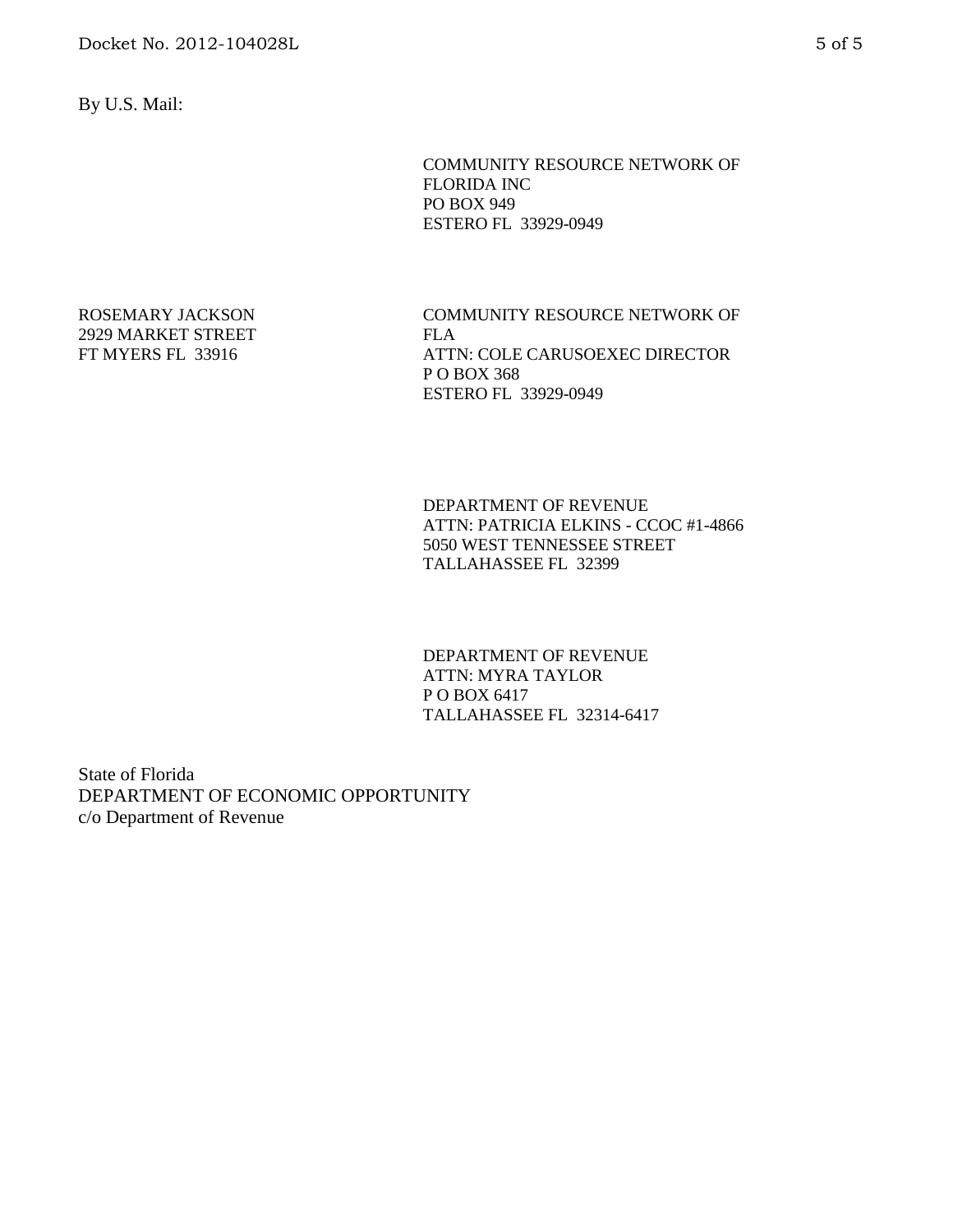#### **DEPARTMENT OF ECONOMIC OPPORTUNITY Reemployment Assistance Appeals**

MSC 347 CALDWELL BUILDING 107 EAST MADISON STREET TALLAHASSEE FL 32399-4143

| <b>PETITIONER:</b> |
|--------------------|
|--------------------|

Employer Account No. - 2920879 COMMUNITY RESOURCE NETWORK OF FLORIDA INC PO BOX 949 ESTERO FL 33929-0949

> **PROTEST OF LIABILITY DOCKET NO. 2012-104028L**

**RESPONDENT:** State of Florida DEPARTMENT OF ECONOMIC **OPPORTUNITY** c/o Department of Revenue

### **RECOMMENDED ORDER OF SPECIAL DEPUTY**

TO: Bureau Chief, Executive Director, Reemployment Assistance Services DEPARTMENT OF ECONOMIC OPPORTUNITY

This matter comes before the undersigned Special Deputy pursuant to the Petitioner's protest of the Respondent's determination dated August 16, 2012

After due notice to the parties, a telephone hearing was held on December 6, 2012. The Petitioner, represented by the Petitioner's President/Executive Director, appeared and testified. The Respondent, represented by a Department of Revenue Tax Specialist II, appeared and testified. The Joined Party appeared and testified.

The record of the case, including the recording of the hearing and any exhibits submitted in evidence, is herewith transmitted. Proposed Findings of Fact and Conclusions of Law were not submitted.

**Issue**:

Whether services performed for the Petitioner by the Joined Party and other individuals as home support/personal care assistants constitute insured employment pursuant to Sections 443.036(19), 443.036(21); 443.1216, Florida Statutes, and if so, the effective date of the liability.

#### **Findings of Fact:**

1. The Petitioner is a for-profit corporation that provides in-home care and community based services, adult life skills training, and transportation services for people with developmental disabilities. The Petitioner is licensed by the Agency for Health Care Administration ("AHCA"). The Petitioner provides its services under contracts with AHCA and the Agency for Persons with Disabilities ("APD"). APD regulates the funding the Petitioner receives from Medicaid and establishes rules and guidelines that the Petitioner is required to follow. The Petitioner receives client referrals from waiver support coordinators. After an interview with a client, if the client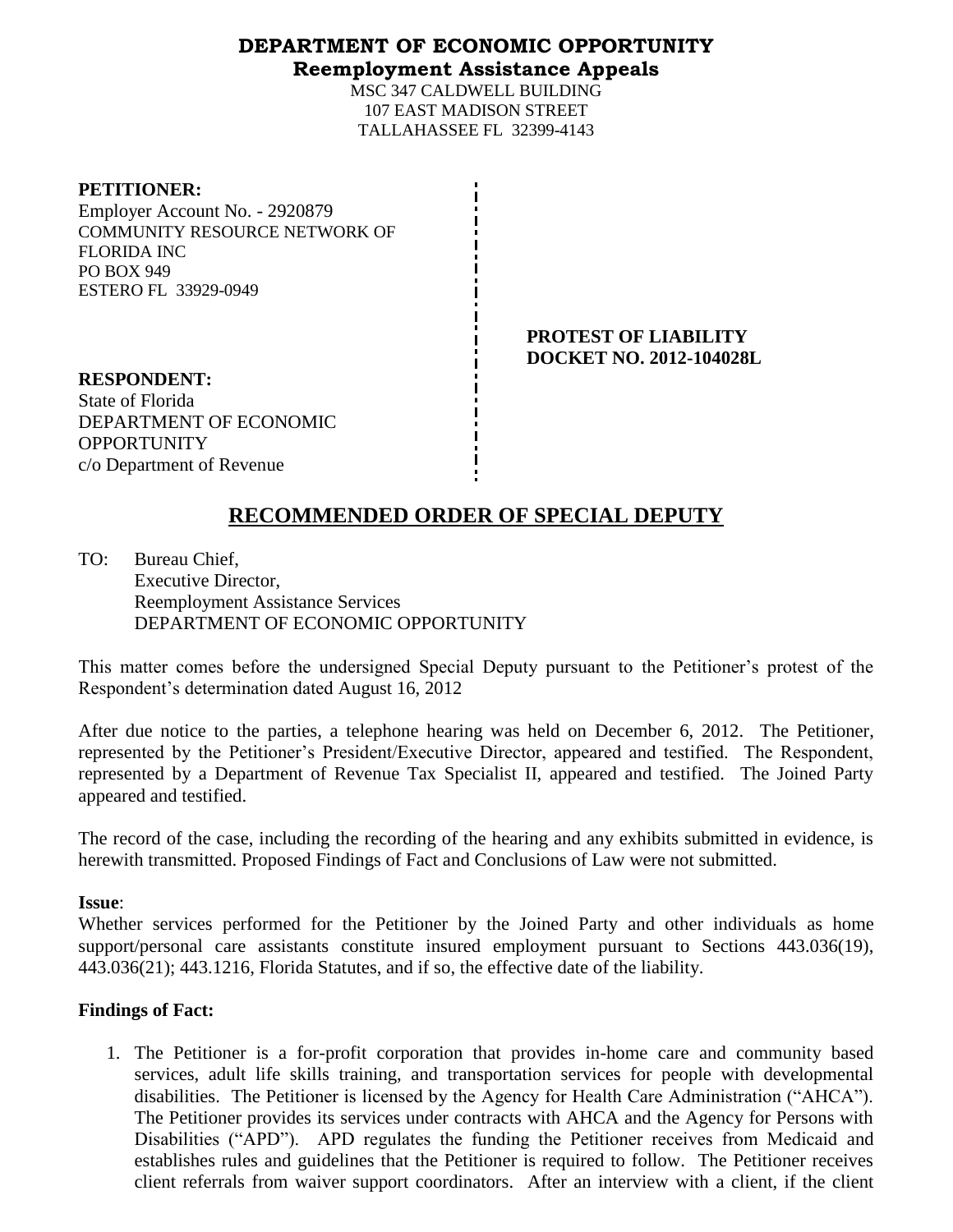chooses the Petitioner to provide services, the Petitioner enters into a contract with APD for a period of one year. The client's waiver support coordinator and APD determine what services are to be provided for the client and the maximum number of hours allowed for each type of service provided.

- 2. The Joined Party performed respite and personal care services for the Petitioner from March 6, 2011, until May 3, 2012. The Joined Party performed services under the same terms and conditions as other personal care assistants perform services for the Petitioner. The Joined Party provided the services for her brother-in-law, who was the Petitioner's client. The parties did not enter into a written agreement.
- 3. Individuals who register or sign-up with the Petitioner to perform in-home services as personal care assistants, or caregivers, are not required to be available at any particular time or to accept a particular client. The Petitioner advertises to its network of individuals when a client is in need of services. Based upon responses from caregivers, the Petitioner attempts to match the needs of the client with the skills or preferences of a caregiver. The Petitioner may schedule interviews for the client with several caregivers.
- **4.** APD requires individuals providing caregiving services to have two years of experience and to complete various courses conducted by APD. The Petitioner only utilizes individuals who have the experience required by APD and who have or can obtain within ninety (90) days the required certifications. The Petitioner reimburses caregivers for any costs incurred in obtaining or maintaining the required certifications. The Joined Party had prior experience as a personal care assistant. The Joined Party obtained the necessary certifications in 2009.
- 5. The Petitioner does not provide training to caregivers. The Petitioner provides the caregivers with documentation describing the general requirements for the particular services to be provided. The Petitioner does not provide any instructions about how the services are to be performed.The needs of the client for whom the Joined Party provided services included bathing, grooming, preparing meals, cleaning, doing laundry, and administering medications. The client's mother reviewed with the Joined Party the services that were needed and how they were to be performed.
- 6. The Joined Party's services were performed in the client's home. The family of the client furnished the equipment, tools, and supplies needed for the work. The Joined Party used her personal vehicle to transport the client to the adult day training facility on one or two occasions. The Petitioner does not reimburse the caregiver for expenses related to the use of the caregiver's personal vehicle.
- 7. The Joined Party performed her services from 6:00 a.m. to 9:00 a.m. and from 3:00 p.m. to 6:00 p.m., five or six days per week. The Joined Party's schedule was determined by the needs of the client and the availability of the other caregiver providing services for the client. The other caregiver worked a full-time job and provided in-home support services for the Petitioner's client on his days off from the other job.
- 8. The Joined Party's work was not supervised by the Petitioner. The Petitioner did not visit the client's home or contact the Joined Party while the Joined Party was performing her services. The Petitioner contacted the client's mother periodically to determine whether the needs of the client were being met.
- 9. The Joined Party could not subcontract the work or hire others to perform all or part of her services. ADP requires that client services be provided under a licensed provider.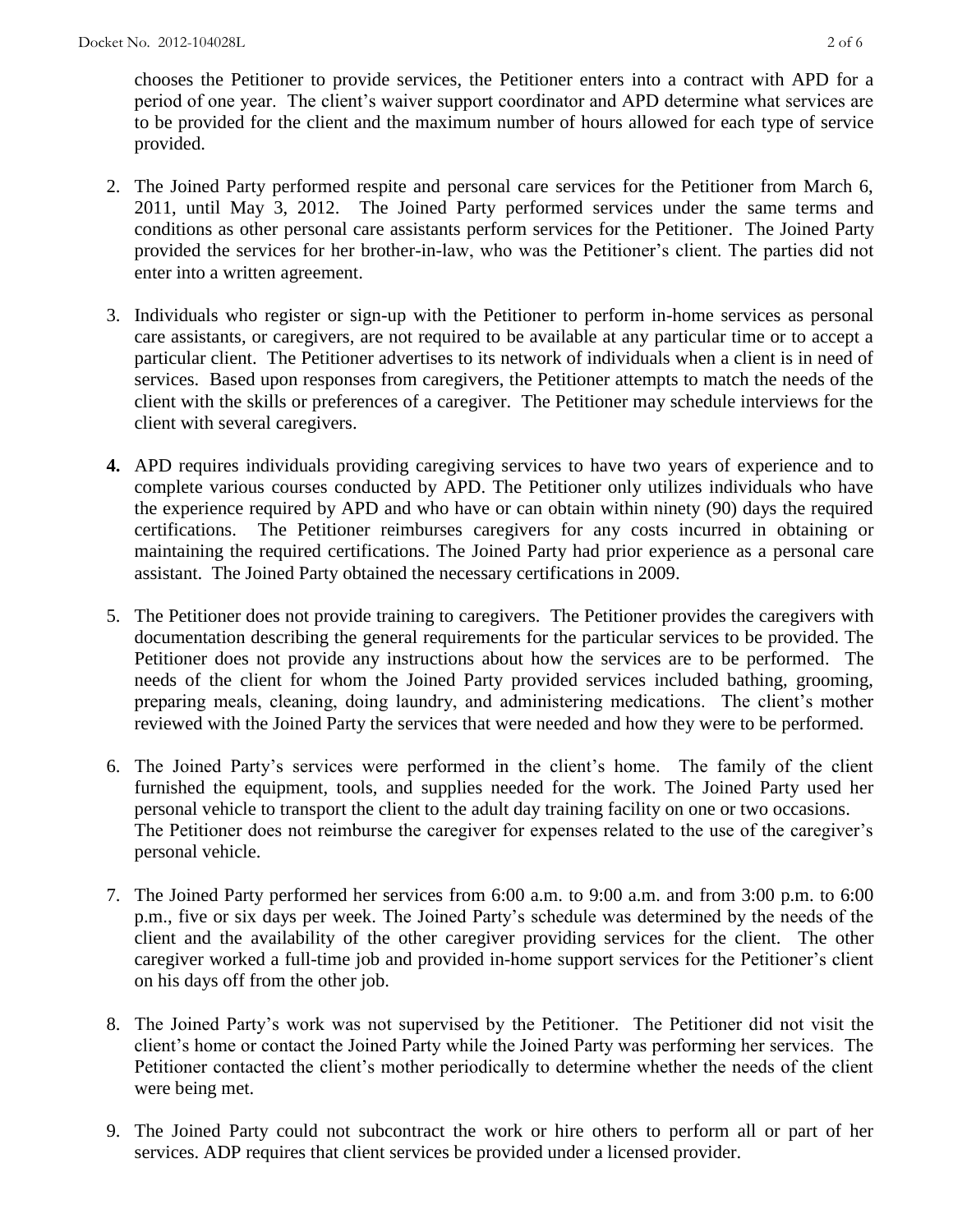- 10. The Joined Party was free to provide similar services for a competitor of the Petitioner. Some individuals who provide services as caregivers for the Petitioner provide the same services for other providers or agencies or are themselves licensed providers. The Joined Party did not perform personal care services for any other provider or agency.
- 11. The Joined Party was paid bi-monthly at a rate of \$10.50 per hour. Caregivers are required to provide documentation at least four days prior to the end of a pay period listing dates and times worked, activities completed with the client, and a short description of tasks performed. The documentation is required by APD. Until April 15, 2012, taxes were withheld from the Joined Party's pay. All individuals working for the Petitioner, whether considered employees or independent contractors, are covered under the Petitioner's worker's compensation and professional liability insurance policies, as required by APD. The Petitioner pays one and one-half times the hourly rate for services performed on Thanksgiving, Christmas, and New Year's Day. The Petitioner does provide sick pay or vacation pay to individuals performing caregiving services.
- 12. At the time the Joined Party was hired to perform services as a personal care assistant, the Petitioner classified its personal care assistants as employees. The Petitioner listed those individuals on its quarterly tax reports and paid reemployment assistance tax on their wages. As of April 15, 2011, the Petitioner determined that its personal care assistants were, in fact, independent contractors. At that time personal care assistants, including the Joined Party, were asked to complete a form W-9. Thereafter, the Petitioner did not withhold taxes from their pay and reported their earnings to the Internal Revenue Service on a form 1099-MISC.
- 13. The Joined Party filed a claim for unemployment compensation benefits effective June 17, 2012. When the Joined Party did not receive credit for all of her earnings with the Petitioner, a *Request for Reconsideration of Monetary Determination* was filed. An investigation was assigned to the Department of Revenue to determine if the Joined Party performed services for the Petitioner as an independent contractor or as an employee.
- 14. On August 16, 2012, the Department of Revenue issued a determination holding that the services performed for the Petitioner by the Joined Party and other individuals as home support/personal care assistants were the Petitioner's employees retroactive to September 1, 2009. The Petitioner filed a timely protest.
- 15. The Joined Party performed services as a temporary driver for the Petitioner from May 29, 2012, through June 19, 2012. The Joined Party's duties and the terms and conditions under which the Joined Party worked as a driver were different from her duties and the terms and conditions under which she worked as a personal care assistant.

#### **Conclusions of Law:**

- 16. The issue in this case, whether services performed for the Petitioner by the Joined Party and other individuals as personal care assistants constitute employment subject to the Florida Unemployment Compensation Law, is governed by Chapter 443, Florida Statutes. Section 443.1216(1)(a)2, Florida Statutes, provides that employment subject to the chapter includes service performed by individuals under the usual common law rules applicable in determining an employer-employee relationship.
- 17. The Supreme Court of the United States held that the term "usual common law rules" is to be used in a generic sense to mean the "standards developed by the courts through the years of adjudication." United States v. W.M. Webb, Inc., 397 U.S. 179 (1970).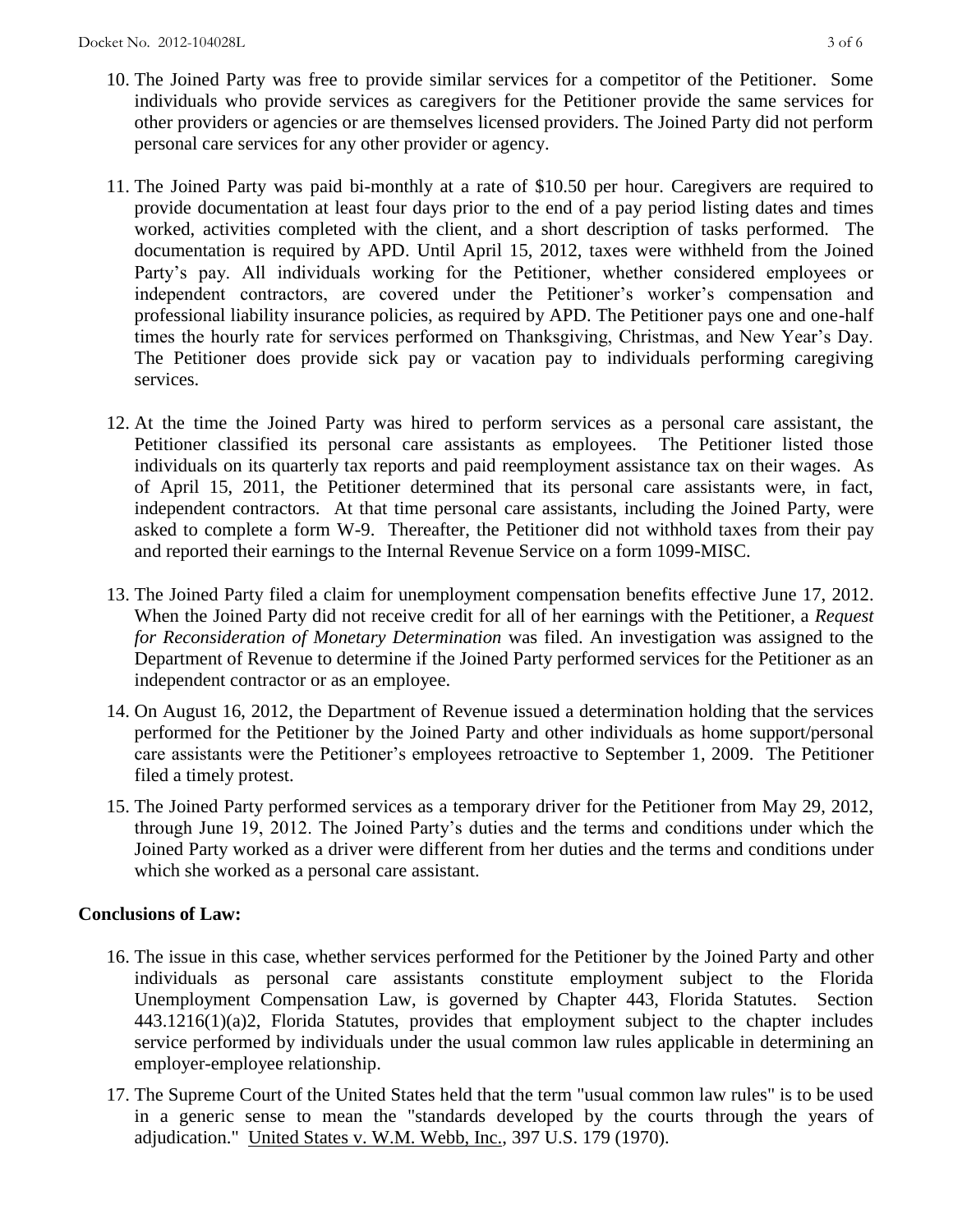- 18. The Supreme Court of Florida adopted and approved the tests in 1 Restatement of Law, Agency 2d Section 220 (1958), for use to determine if an employment relationship exists. See Cantor v. Cochran, 184 So.2d 173 (Fla. 1966); Miami Herald Publishing Co. v. Kendall, 88 So.2d 276 (Fla. 1956); Magarian v. Southern Fruit Distributors, 1 So.2d 858 (Fla. 1941); see also Kane Furniture Corp. v. R. Miranda, 506 So.2d 1061 (Fla. 2d DCA 1987).
- 19. Restatement of Law is a publication, prepared under the auspices of the American Law Institute, which explains the meaning of the law with regard to various court rulings. The Restatement sets forth a nonexclusive list of factors that are to be considered when judging whether a relationship is an employment relationship or an independent contractor relationship.
- 20. 1 Restatement of Law, Agency 2d Section 220 (1958) provides:
	- (1) A servant is a person employed to perform services for another and who, in the performance of the services, is subject to the other's control or right of control.
	- (2) The following matters of fact, among others, are to be considered:
		- (a) the extent of control which, by the agreement, the business may exercise over the details of the work;
		- (b) whether or not the one employed is engaged in a distinct occupation or business;
		- (c) the kind of occupation, with reference to whether, in the locality, the work is usually done under the direction of the employer or by a specialist without supervision;
		- (d) the skill required in the particular occupation;
		- (e) whether the employer or the worker supplies the instrumentalities, tools, and the place of work for the person doing the work;
		- (f) the length of time for which the person is employed;
		- (g) the method of payment, whether by the time or by the job;
		- (h) whether or not the work is a part of the regular business of the employer;
		- (i) whether or not the parties believe they are creating the relation of master and servant;
		- (j) whether the principal is or is not in business.
- 21. Comments in the Restatement explain that the word "servant" does not exclusively connote manual labor, and the word "employee" has largely replaced "servant" in statutes dealing with various aspects of the working relationship between two parties.
- 22. In Department of Health and Rehabilitative Services v. Department of Labor & Employment Security, 472 So.2d 1284 (Fla. 1<sup>st</sup> DCA 1985) the court confirmed that the factors listed in the Restatement are the proper factors to be considered in determining whether an employer-employee relationship exists. However, in citing La Grande v. B&L Services, Inc., 432 So.2d 1364, 1366 (Fla.  $1<sup>st</sup> DCA$  1983), the court acknowledged that the question of whether a person is properly classified an employee or an independent contractor often cannot be answered by reference to "hard and fast" rules, but rather must be addressed on a case-by-case basis.
- 23. In Adams v. Department of Labor and Employment Security, 458 So.2d 1161 (Fla. 1<sup>st</sup> DCA 1984), the Court held that the basic test for determining a worker's status is the employing unit's right of control over the manner in which the work is performed. The Court, quoting Farmer's and Merchant's Bank v. Vocelle, 106 So.2d 92 (Fla. 1<sup>st</sup> DCA 1958), stated: "[I]f the person serving is merely subject to the control of the person being served as to the results to be obtained, he is an independent contractor; if he is subject to the control of the person being served as to the means to be used, he is not an independent contractor." In this case, the Petitioner did not exercise control over the performance of the work. The Petitioner did not determine what work was performed, when the work was performed, where the work was performed, or how the work was performed. Personal care assistants are free to accept or decline offers of work. The hours worked are determined by the client's needs and the needs of the client's family. The work is performed in the client's home, using the equipment, tools, and supplies furnished by the client or the client's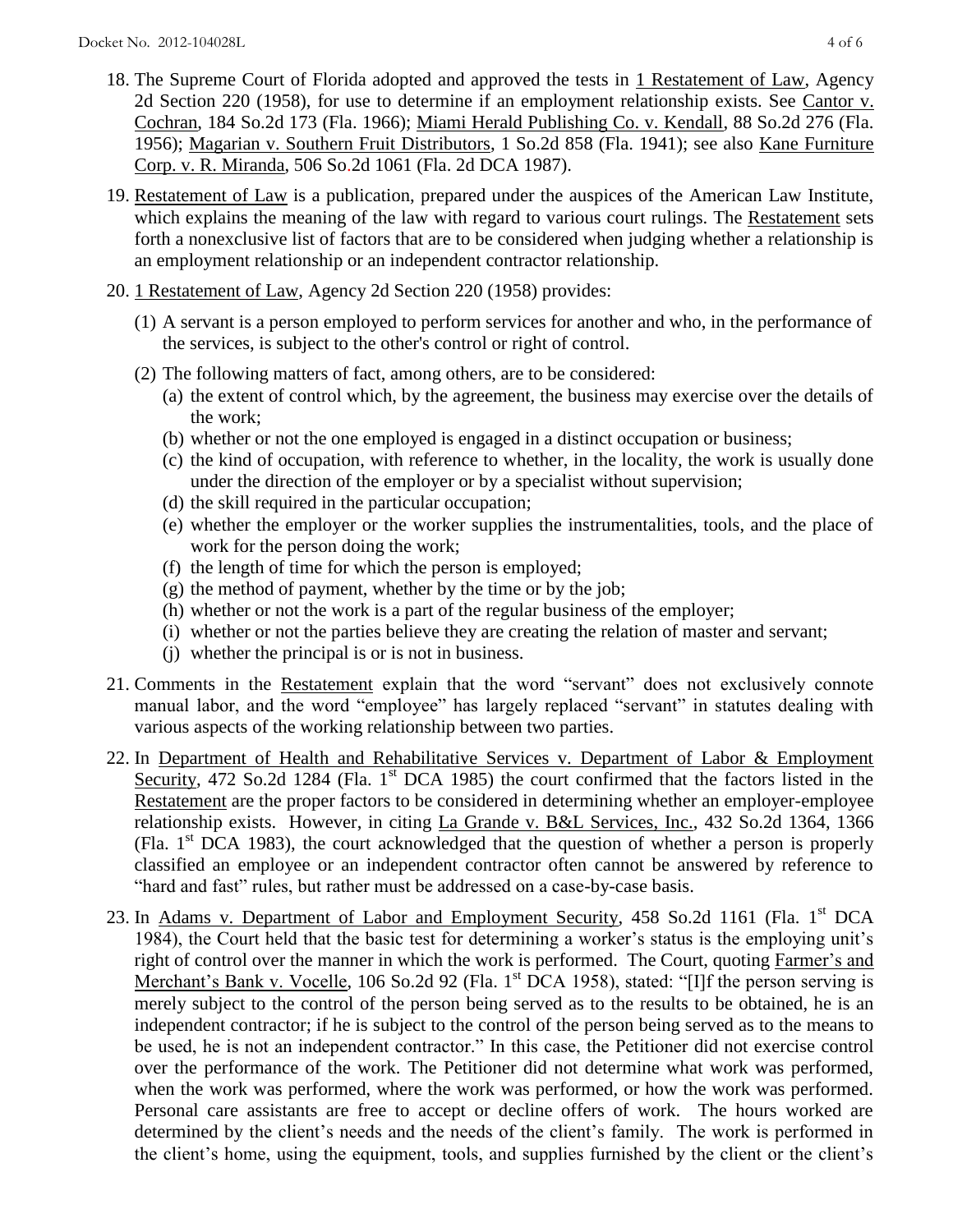family. The Petitioner does not tell personal care assistants how to perform the work, nor does the Petitioner supervise the work of the personal care assistants.

- 24. It is concluded that the services performed for the Petitioner by the Joined Party and others as personal care assistants do not constitute insured employment. The Petitioner's voluntary election to report and pay reemployment assistance tax on the wages of individuals performing services for the Petitioner as personal care assistants prior to April 15, 2011, will not be disturbed.
- 25. The scope of the determination of the Department of Revenue was limited to services performed by individuals as home support/personal care assistants. At the hearing, the testimony of the parties revealed that the Joined Party performed services during a separate time period as a driver. The recommended order does not address the services performed by the Joined Party as a driver.

**Recommendation:** It is recommended that the determination dated August 16, 2012 be MODIFIED to reflect that the services performed by the Joined Party and other individuals as personal care assistants do not constitute insured work effective April 15, 2011. As MODIFIED, it is recommended that the determination be REVERSED.

Respectfully submitted on February 15, 2013.



SUSAN WILLIAMS, Special Deputy Office of Appeals

A party aggrieved by the *Recommended Order* may file written exceptions to the Director at the address shown above within fifteen days of the mailing date of the *Recommended Order*. Any opposing party may file counter exceptions within ten days of the mailing of the original exceptions. A brief in opposition to counter exceptions may be filed within ten days of the mailing of the counter exceptions. Any party initiating such correspondence must send a copy of the correspondence to each party of record and indicate that copies were sent.

Una parte que se vea perjudicada por la *Orden Recomendada* puede registrar excepciones por escrito al Director Designado en la dirección que aparece arriba dentro de quince días a partir de la fecha del envío por correo de la *Orden Recomendada*. Cualquier contraparte puede registrar contra-excepciones dentro de los diez días a partir de la fecha de envió por correo de las excepciones originales. Un sumario en oposición a contra-excepciones puede ser registrado dentro de los diez días a partir de la fecha de envío por correo de las contra-excepciones. Cualquier parte que dé inicio a tal correspondencia debe enviarle una copia de tal correspondencia a cada parte contenida en el registro y señalar que copias fueron remitidas.

Yon pati ke *Lòd Rekòmande* a afekte ka prezante de eksklizyon alekri bay Direktè Adjwen an lan adrès ki parèt anlè a lan yon peryòd kenz jou apati de dat ke *Lòd Rekòmande* a te poste a. Nenpòt pati ki fè opozisyon ka prezante objeksyon a eksklizyon yo lan yon peryòd dis jou apati de lè ke objeksyon a eksklizyon orijinal yo te poste. Yon dosye ki prezante ann opozisyon a objeksyon a eksklizyon yo, ka prezante lan yon peryòd dis jou apati de dat ke objeksyon a eksklizyon yo te poste. Nenpòt pati ki angaje yon korespondans konsa dwe voye yon kopi kourye a bay chak pati ki enplike lan dosye a e endike ke yo te voye kopi yo.